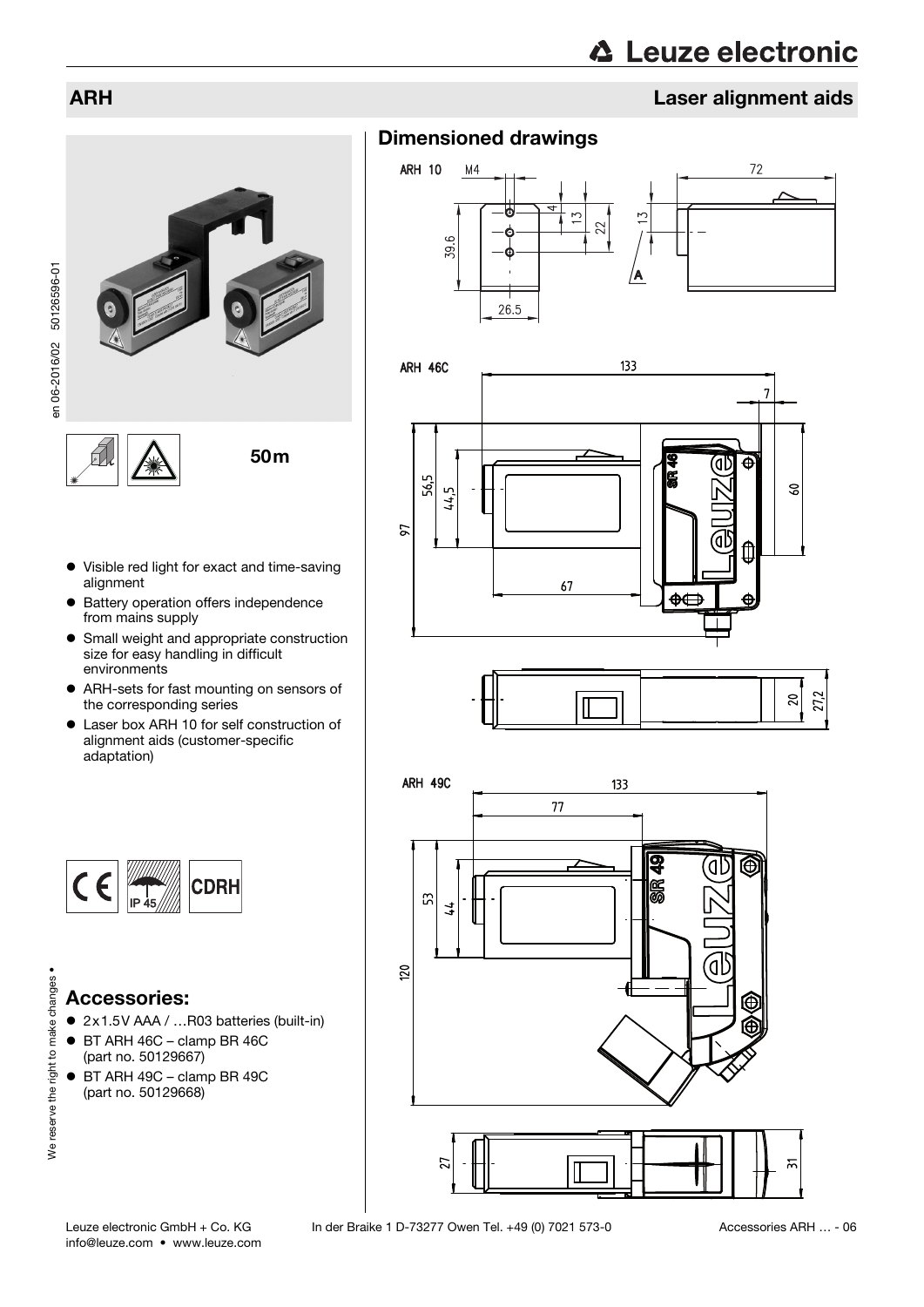## Dimensioned drawings





# **Specifications**

**Electrical data**<br>Voltage supply<br>Ready to operate

**Mechanical data**<br>Housing

Environmental data Ambient temp. (operation/storage) -20°C … +55°C/-30°C … +70°C<br>Protection class IP 45 Standards applied EN 60825-1, 21 CFR 1040.10

# Order guide

Accessories ARH … - 06 2016/02

2 commercially available AAA batteries 2x1.5V replaceable Ready to operate approx. 8 hours in permanent operation<br>Switching on/off state approx. By pressing the flip switch Switching on/off by pressing the flip switch<br>Visual range by pressing the flip switch<br>approx. 50m depending or Visual range approx. 50m depending on ambient light Light wavelength 650 … 670nm (visible red light) Laser class  $\sim$  2 in accordance with EN 60825-1:2007

aluminium

|                         | <b>Designation</b> | Part No. |  |
|-------------------------|--------------------|----------|--|
| Laser-box               | <b>ARH 10</b>      | 50080537 |  |
| Complete for 46B series | ARH 46             | 50040739 |  |
| Complete for 46C series | ARH 46C            | 50129659 |  |
| Complete for 49C series | ARH 49C            | 50129660 |  |
| Complete for 96 series  | ARH 96             | 50080502 |  |
|                         |                    |          |  |

## Remarks

#### Mounting for ARH 46/46C

The bracket is placed on top of the housing (46B series/ 46C series).

ARH

#### Mounting for ARH 96/49C

The cover of the sensor (96 series/49C series) has to be open.

The ARH 96 is fastened to the thread hole of the cover by using the knurl screw.

### **Operation**

After switching on through the flip switch, a laser beam projects a visible red light spot which simulates the optical axis of the transmitter respectively the receiver. Now, the transmitter can be adjusted in such a way, that the light spot hits, depending on the application:

- receiver/transmitter on the opposing side (throughbeam photoelectric sensors)
- $\bullet$  the reflector in the middle (retro-reflective photoelectric sensors)
- $\bullet$  the object to be scanned (diffuse reflection light scanner)

### Battery change

To change the AAA cells, the two screws M2.5 on the bottom and the cover have to be removed. Change the AAA cells acc. to the figure, mount the cover and fasten the screws.

### Intended use

The laser alignment aids are aids for the optical alignment of optical electronic sensors.

| Operate in accordance with<br>intended use!                                                        |  |  |
|----------------------------------------------------------------------------------------------------|--|--|
| $\mathbb G$ This product is not a safety sensor<br>and is not intended as personnel<br>protection. |  |  |
| $\ddot{\mathcal{L}}$ The product may only be put into<br>operation by competent persons.           |  |  |
| $\ddot{\phi}$ Only use the product in accor-<br>dance with the intended use.                       |  |  |
|                                                                                                    |  |  |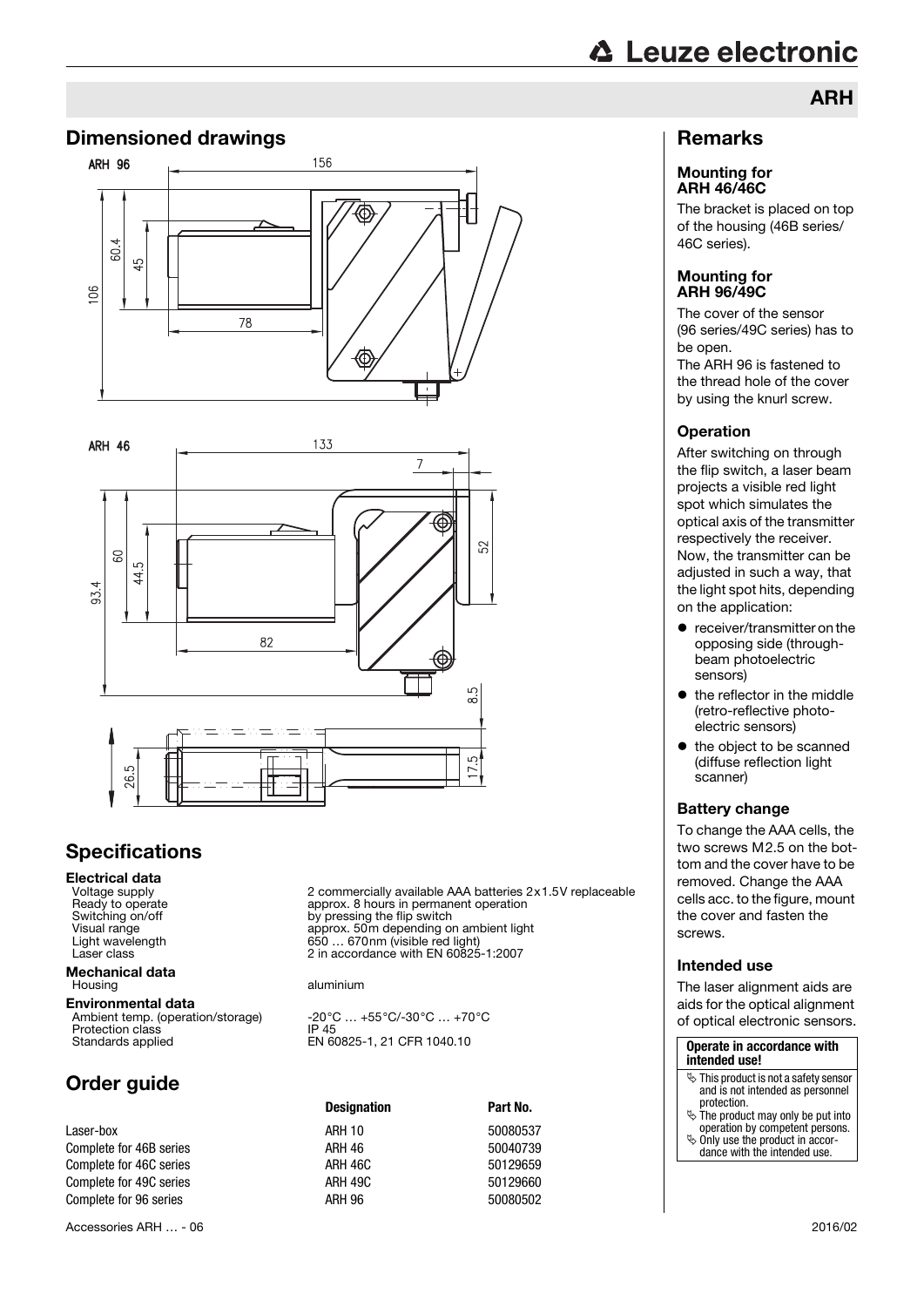# **△ Leuze electronic**

# ARH Laser alignment aids

## Laser safety notices

#### ATTENTION, LASER RADIATION – LASER CLASS 2

#### Never look directly into the beam!

The device fulfills the EN 60825-1:2008-05 (IEC 60825-1:2007) safety regulations for a product in laser class 2 as well as the U.S. 21 CFR 1040.10 regulations with deviations corresponding to "Laser Notice No. 50" from June 24th, 2007.

- $\%$  Never look directly into the laser beam or in the direction of reflecting laser beams!
- If you look into the beam path over a longer time period, there is a risk of injury to the retina.
- $\%$  Do not point the laser beam of the device at persons!
- $\%$  Intercept the laser beam with an opaque, non-reflective object if the laser beam is accidentally directed towards a person.
- $\%$  When mounting and aligning the device, avoid reflections of the laser beam off reflective surfaces!
- CAUTION! Use of controls or adjustments or performance of procedures other than specified herein may result in hazardous light exposure.
	- The use of optical instruments or devices (e.g., magnifying glasses, binoculars) with the product will increase eye hazard.
- Adhere to the applicable legal and local regulations regarding protection from laser beams acc. to EN 60825 (IEC 60825) in its latest version.
- $\%$  The device must not be tampered with and must not be changed in any way. There are no user-serviceable parts inside the device. Repairs must only be performed by Leuze electronic GmbH + Co. KG.

### **NOTICE**

### Affix laser information and warning signs!

Laser information and warning signs are firmly attached to the device (see  $(1)$ ).